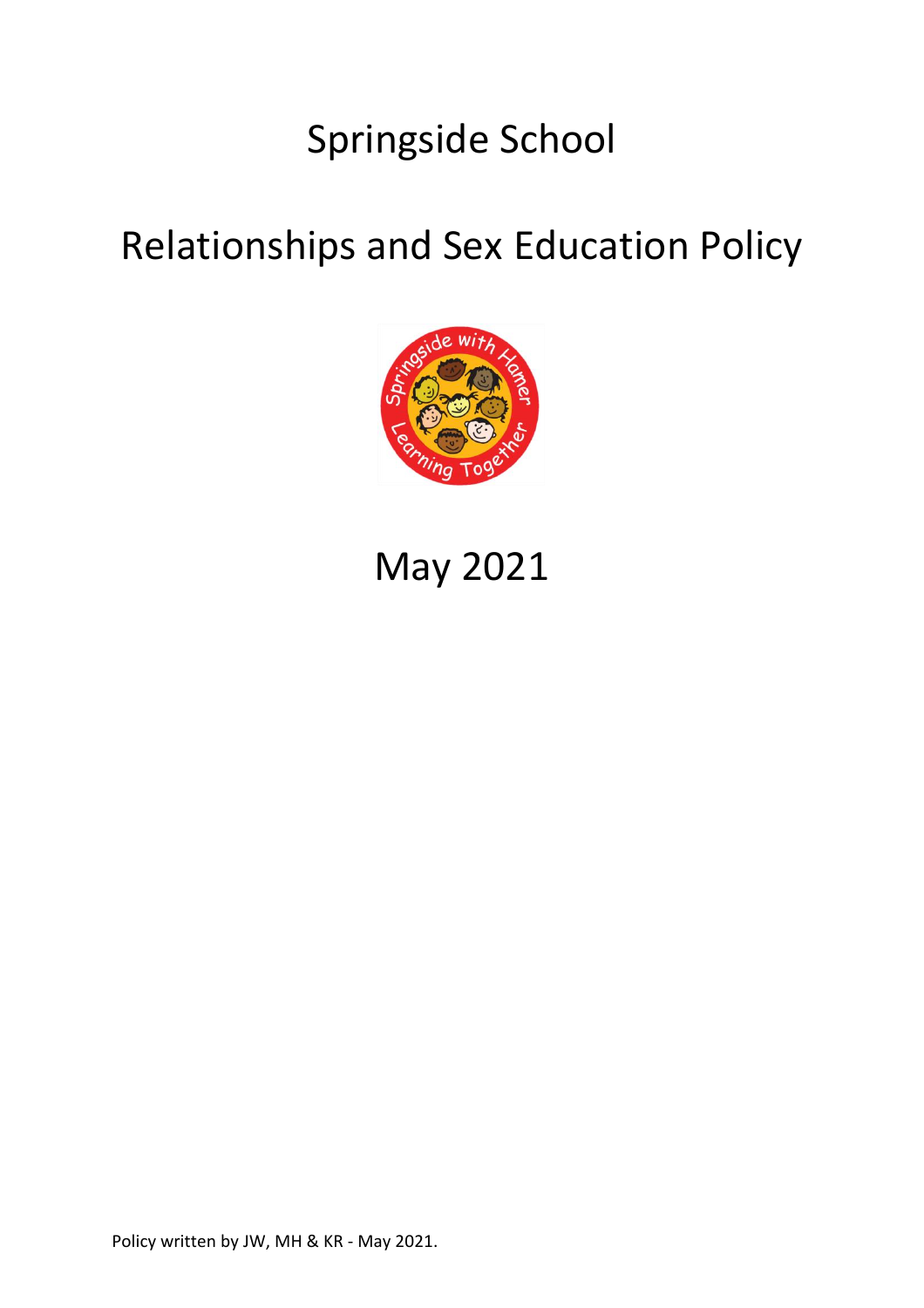#### **Intent**

We believe that supporting our learners to develop positive relationships and providing them with the education to be happy, healthy and safe is integral to support them to be independent, to enjoy every element of their lives, to achieve more than they can imagine and we will do this together. We believe providing our learners with the knowledge of what a positive relationship is, how to positively engage with others, to experience what this feels like and how to sustain these is vital to the development of every individual as a whole.

To achieve this, we place this as a key area of focus on every learners' personal learning plan (PLP), every outcome is truly individualised for each learner and under the 'social, emotional and mental health' section we work towards a longer-term outcome which is agreed in EHC reviews and is written into every learners' EHC plan. The PLP's are reviewed at least once a term and EHC outcomes at least once annually.

Relationships and Sex education (RSE) forms part of the PSHE curriculum and seeks to enable learners to learn and understand about how the human body functions; and long term, and as appropriate to their needs, explore feelings about love, and sexuality, and enjoy relationships based on mutual respect and responsibility free from any abuse. Learners are entitled to learn about relationships and sex.

#### **Policy Coverage**

This policy incorporates the teaching of Relationships and Sex Education (RSE), it should be read in conjunction with the 'Curriculum'; 'PSHE'; 'SMSC and Learner Voice' 'Safeguarding', 'e-Safety' and 'Behaviour' policies. At Springside school we recognise the need to develop the knowledge, skills and understanding of our learners in every area to ensure they are respectful and tolerant of all. This policy has been written with the UN Convention on Rights of the Child in mind with particular reference to Article 3 (Best Interests of the Child), Article 5 (Parental guidance and children's evolving capacities) and Article 23 (Children with Disabilities) which states:

*'The best interests of children must be the primary concern in making decisions that affect them. All adults should do what is best for children. When adults make decisions, they should think about how their decisions will affect children. This particularly applies to budget, policy and law makers.'*

*'Governments must respect the rights and responsibilities of the parents and carers to provide guidance and direction to their children as they grow.'*

*'Children who have any kind of disability have the right to special care and support, as well as all the rights in the Convention, so that they can live full and independent lives.'*

We also strive to enable children to develop into young people who will live a safe and healthy life in a way which is socially acceptable and within happy, meaningful relationships. It enables learners to develop as individuals within a wider society.

#### **Context**

Learners at Springside School have a diverse range of learning difficulties and associated special educational needs. The RSE curriculum aims to support the personal and social development of all learners in a manner, which is appropriate to their individual needs and abilities and provide a sensitive response to pastoral issues. It seeks to emphasise the importance of developing positive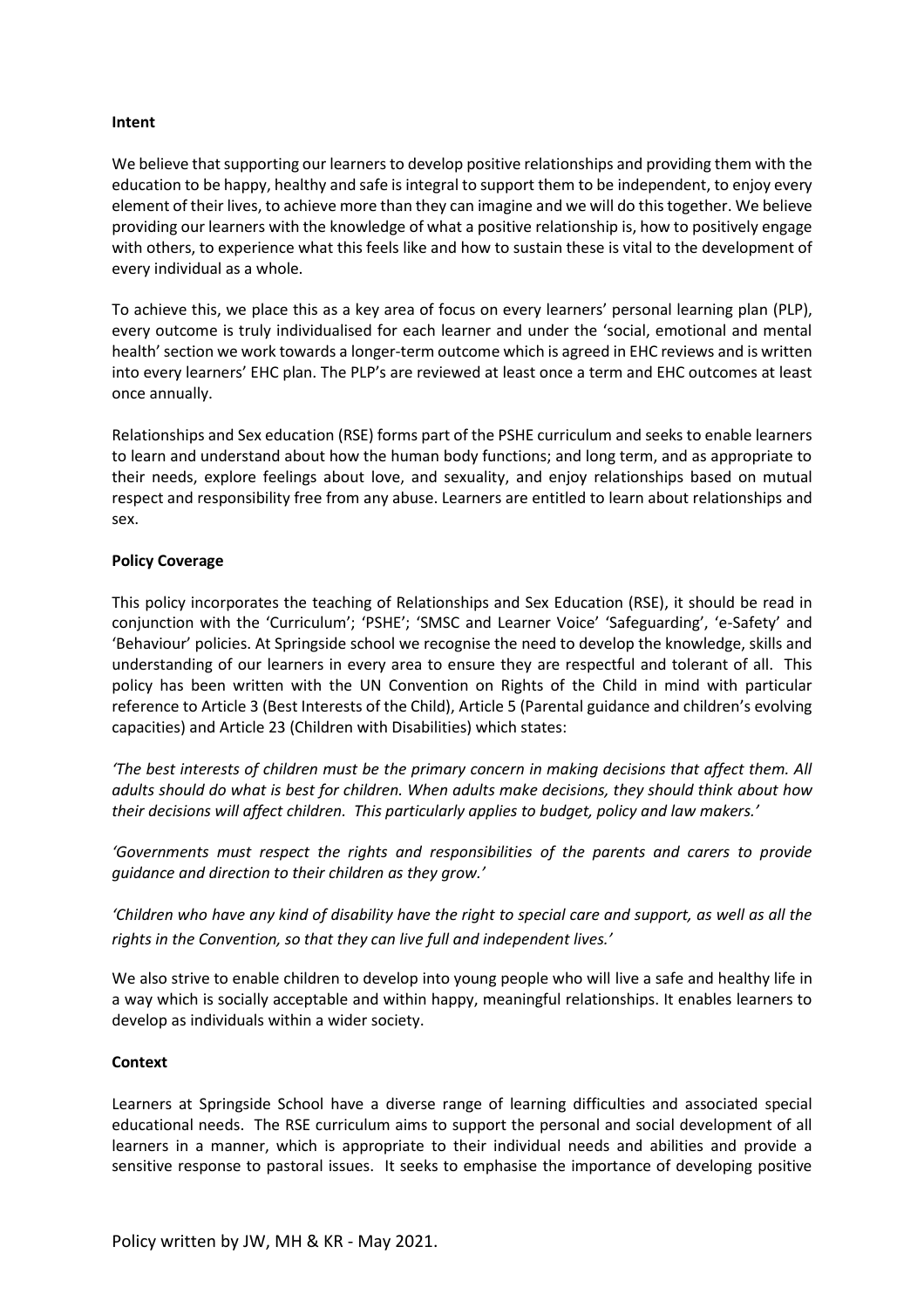self-esteem, self-confidence and to emphasise respect and responsibility for oneself and others. Also, the importance of maintaining relationships in and out of the family and taking charge of decisions about personal behaviour.

PSHE also aims to promote a positive and balanced attitude towards the importance of maintaining a safe and healthy lifestyle.

Springside School is a non-denominational school that aims to celebrate festivals and religious events from many cultures. Whole school and phase worship, beliefs and celebrations (e.g. Birthdays, Achievements, Eid, Christmas) reflect this. Learners are taught to embrace all celebrations, cultures as well as respect each other, their beliefs and differences; these are detailed on our curriculum theme mapping.

### **Objectives**

To enable learners to be happy, healthy and safe through:

- 1. Understanding the value of family life, being aware of different roles within the family and representing different family models.
- 2. Raising awareness of the different groups that they may encounter in a diverse society
- 3. Understanding who they are, the differences of people and feeling comfortable to express how they feel.
- 4. Raising the learners' self-esteem and confidence, especially in their relationships with others.
- 5. Developing the skills (language, decision making, choice and assertiveness) which are necessary in a range of situations.
- 6. Promoting acceptable and appropriate behaviour in public and private situations.
- 7. Giving them the skills necessary to avoid exploitation, misunderstanding and abuse
- 8. Giving them access to information, suitable resources and facilities appropriate to individual needs.
- 9. Providing learners with MLD & SLD with the correct vocabulary to know the main body parts and begin to develop an understanding about puberty by the end of year 6.
- 10. Learning what is socially acceptable behaviour and develop appropriate skills which will help them to lead as normal a life as possible within their own communities.
- 11. Developing strategies to help them keep safe, recognise risk and seek appropriate help and support in order to reduce the risk of exploitation and abuse
- 12. Providing learners with information how to stay safe online, including online relationships.
- 13. Beginning to understand the physical and emotional aspects of sexuality within the context of loving relationships. Developing the skills and understanding to be confident with their own sexuality.

#### **Implementation:**

This policy applies to **all** learners at Springside School.

For learners it may be appropriate to teach RSE within PSHE as a discrete lesson. PSHE is only included as an area of learning within the Investigative curriculum but, this is dictated by the cognitive level of the individual learner; therefore, if learners within any phase are at a cognitive level where it would be appropriate, it will be taught as a discrete lesson.

In all phases the core principles of RSE and its early objectives are taught, these are threaded through everyday activities, every area of learning and underpin every activity learners take part in.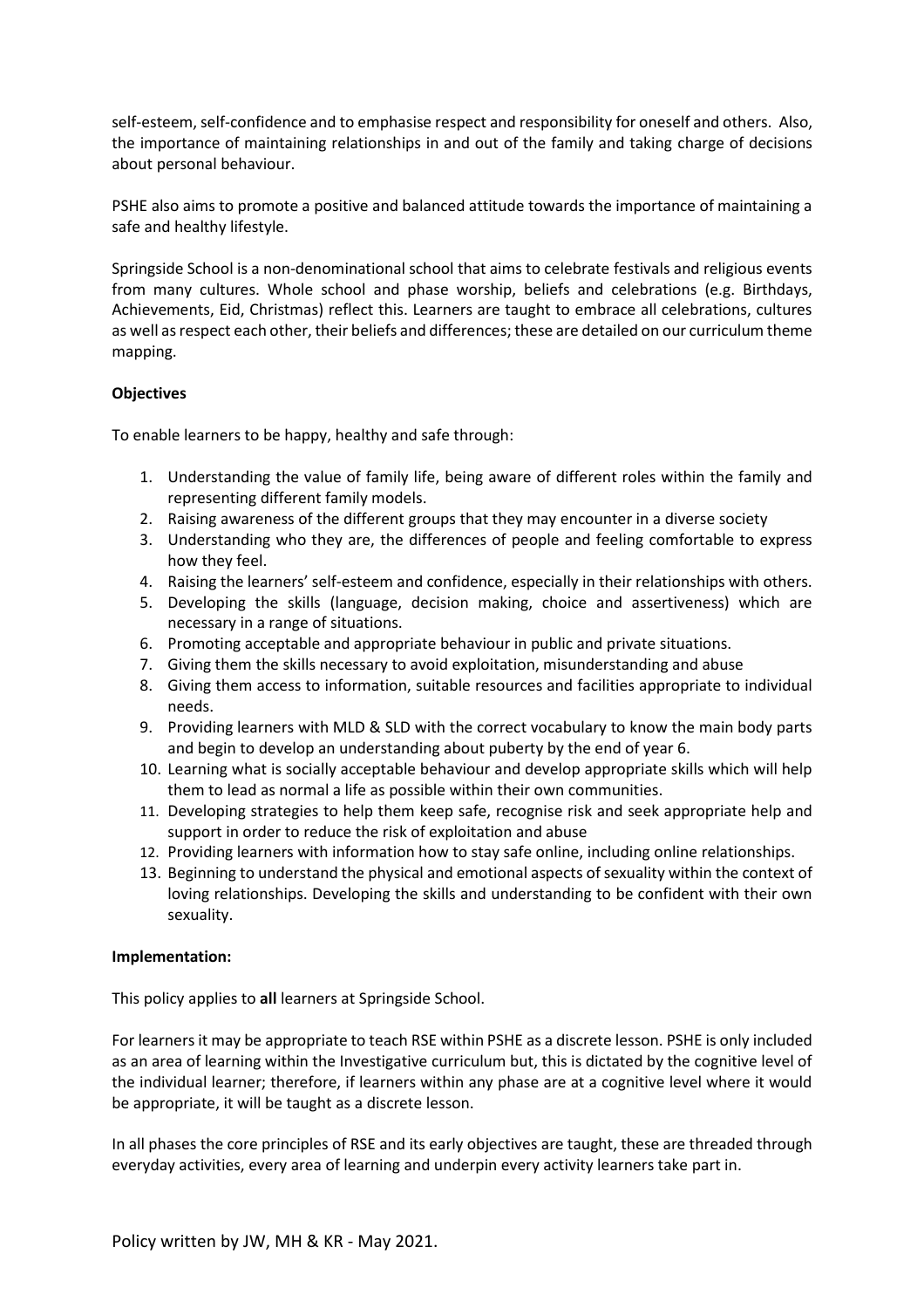Lessons will be taught according to the cognitive level of the learners, as decided by the class teacher in conjunction with Phase Leads. Teachers will plan for RSE as taught sessions or within EYFS principles. They will refer to the school's long-term plan and access the level of work as appropriate. Equals and the NSPCC programmes of study may be used. Contact with home must be made prior to the Sex Education lessons to inform parents and carers. Each RSE lesson must begin with ground rules allowing the learners to feel at ease for them to participate and engage within the lesson. We will assess children at where they are and what they already know. We will use this to inform planning and next steps.

Relationship and Sex Education is an integral part of the PSHE curriculum which runs through all phases. RSE enables the development of knowledge and skills and learning about feelings and behaviour. Where the class teacher feels that the topics or learning objectives may be inappropriate for a particular learner, then a suitably differentiated alternative will be offered and recorded. It may not be appropriate to teach all aspects of this RSE programme to all learners.

In liaison with the Safeguarding team, some aspects of sex education will be delivered to learners before they reach Year 6 following a discussion with the class team to ensure suitability.

Resources will be available to meet the needs of the children and they will be protected from materials which are inappropriate, having regard to the age and religious and cultural background of the child.

Liaison will take place with the school health team who will support delivery of the curriculum.

Should it be identified an individual required a bespoke programme of study or further support this will be provided. The school will utilise the class teams, phase leads, Therapeutic Inclusion workers, Wilderness Therapy workers and identified members of the leadership team.

Interventions are also available where it is felt a learner will benefit further from a bespoke package of support, these include Therapeutic Intervention (Th.Inc®); Wilderness Therapy, Rebound and Behaviour Support Plans (BSP).

#### **Parents:**

At Springside school we believe in working closely with parents/carers and families to ensure the best outcomes for our learners and believe that a joint approach to learning about growing up, keeping safe, relationships and other areas of RSE is highly beneficial. Should parents want to discuss the programme of study for their child individual consultations can take place with the Assistant Headteacher and PSHE lead including viewing the resources.

Parents have the legal right to withdraw their child from sex education, relationship education is compulsory.

Parents withdrawing learners from sex education will be made aware of the implications such as:

- Increased vulnerability; vulnerable children have a higher chance of being unable to manage risk when and if they encounter situations.
- It will be the responsibility of parents to provide information on Sex education issues if they withdraw their child from school Sex education.
- A learner may struggle to manage body changes during puberty.
- The learners will lack knowledge that has been shared with peers in the school.